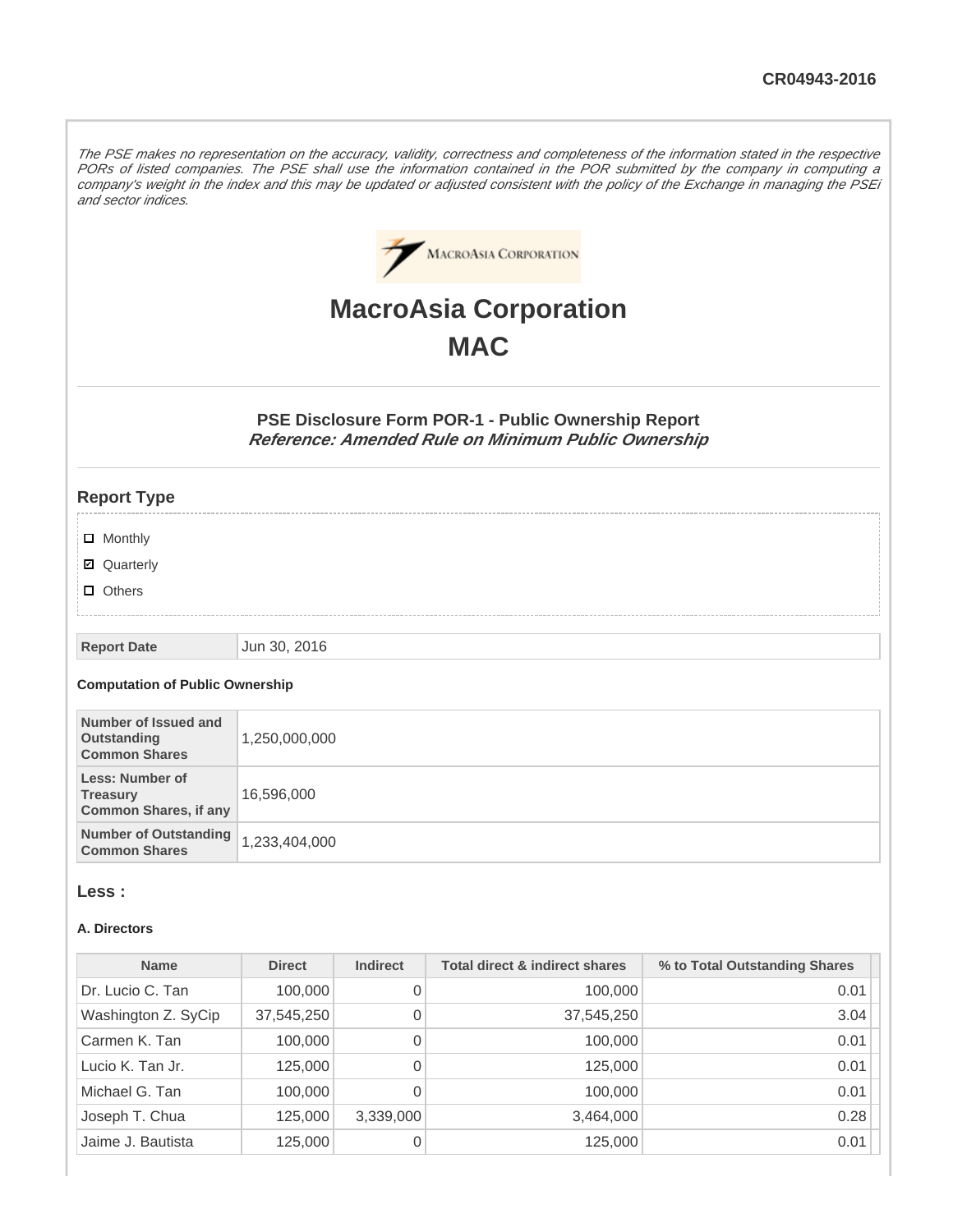| Stewart C. Lim   | 100,000    |            | 100,000    | 0.01 |
|------------------|------------|------------|------------|------|
| Johnip Cua       |            | 10,000,000 | 10,000,000 | 0.81 |
| Ben C. Tiu       | 100,000    |            | 100,000    | 0.01 |
| Marixi R. Prieto | 100,000    |            | 100,000    | 0.01 |
|                  | 38,520,250 | 13,339,000 | 51,859,250 | 4.21 |

#### **B. Officers**

| <b>Name</b>                     | <b>Direct</b> | <b>Indirect</b>   | Total direct & indirect shares | % to Total Outstanding Shares |
|---------------------------------|---------------|-------------------|--------------------------------|-------------------------------|
| Atty, Florentino M. Herrera III |               | 230,000 5,368,952 | 5,598,952                      | 0.45                          |
|                                 | 230.000       | 5.368.952         | 5,598,952                      | 0.45                          |

## **C. Principal/Substantial Stockholders**

| <b>Name</b> | <b>Direct</b> | Indirect | Total direct & indirect shares | % to Total Outstanding Shares |
|-------------|---------------|----------|--------------------------------|-------------------------------|
|             |               |          |                                |                               |
|             |               |          |                                |                               |

# **D. Affiliates**

| <b>Name</b>                          | <b>Direct</b> | <b>Indirect</b>  | <b>Total direct &amp; indirect</b><br>shares | % to Total Outstanding<br><b>Shares</b> |
|--------------------------------------|---------------|------------------|----------------------------------------------|-----------------------------------------|
| Baguio Gold Holdings Corp.           | 88,000,000    | 0                | 88,000,000                                   | 7.13                                    |
| Conway Equities, Inc.                | 85,110,000    | 0                | 85,110,000                                   | 6.9                                     |
| Solar Holdings Corp.                 | 59,000,000    | 0                | 59,000,000                                   | 4.78                                    |
| Pan Asia Securities Corp.            | 55,000,000    | 0                | 55,000,000                                   | 4.46                                    |
| Dragonstar Management Corp.          | 53,750,000    | 0                | 53,750,000                                   | 4.36                                    |
| Profound Holdings, Inc.              | 47,500,000    | 0                | 47,500,000                                   | 3.85                                    |
| Excel Ventures, Inc.                 | 47,405,000    | 0                | 47,405,000                                   | 3.84                                    |
| <b>Bigearth Equities Corporation</b> | 46,500,000    | 0                | 46,500,000                                   | 3.77                                    |
| Palomino Ventures, Inc.              | 28,900,000    | 0                | 28,900,000                                   | 2.34                                    |
| Primeline Realty, Inc.               | 25,000,000    | 0                | 25,000,000                                   | 2.03                                    |
| Artisan Merchandising Corp.          | 25,000,000    | 0                | 25,000,000                                   | 2.03                                    |
| Golden Path Realty Corporation       | 25,000,000    | 0                | 25,000,000                                   | 2.03                                    |
| Clipper 8 Realty & Development Corp. | 25,000,000    | 0                | 25,000,000                                   | 2.03                                    |
| Absolute Holdings & Equities, Inc.   | 25,000,000    | 0                | 25,000,000                                   | 2.03                                    |
| Caravan Holdings Corporation         | 25,000,000    | 0                | 25,000,000                                   | 2.03                                    |
| Quality Holdings Inc.                | 25,000,000    | 0                | 25,000,000                                   | 2.03                                    |
| Sunway Equities Inc,                 | 22,370,000    | 0                | 22,370,000                                   | 1.81                                    |
| Infinity Equities Incorporated       | 22,000,000    | 0                | 22,000,000                                   | 1.78                                    |
| Bestview Development Corp.           | 22,000,000    | 0                | 22,000,000                                   | 1.78                                    |
| Basic Options Inc.                   | 22,000,000    | 0                | 22,000,000                                   | 1.78                                    |
| Winsor Merchandising Corp.           | 22,000,000    | 0                | 22,000,000                                   | 1.78                                    |
| Prima Equities & Investments Corp.   | 22,000,000    | 0                | 22,000,000                                   | 1.78                                    |
| Legacy Holdings Inc.                 | 22,000,000    | 0                | 22,000,000                                   | 1.78                                    |
| Kinston Realty & Development Corp.   | 22,000,000    | 0                | 22,000,000                                   | 1.78                                    |
| <b>Wonderoad Corporation</b>         | 12,500,000    | 0                | 12,500,000                                   | 1.01                                    |
|                                      | 875,035,000   | $\boldsymbol{0}$ | 875,035,000                                  | 70.92                                   |